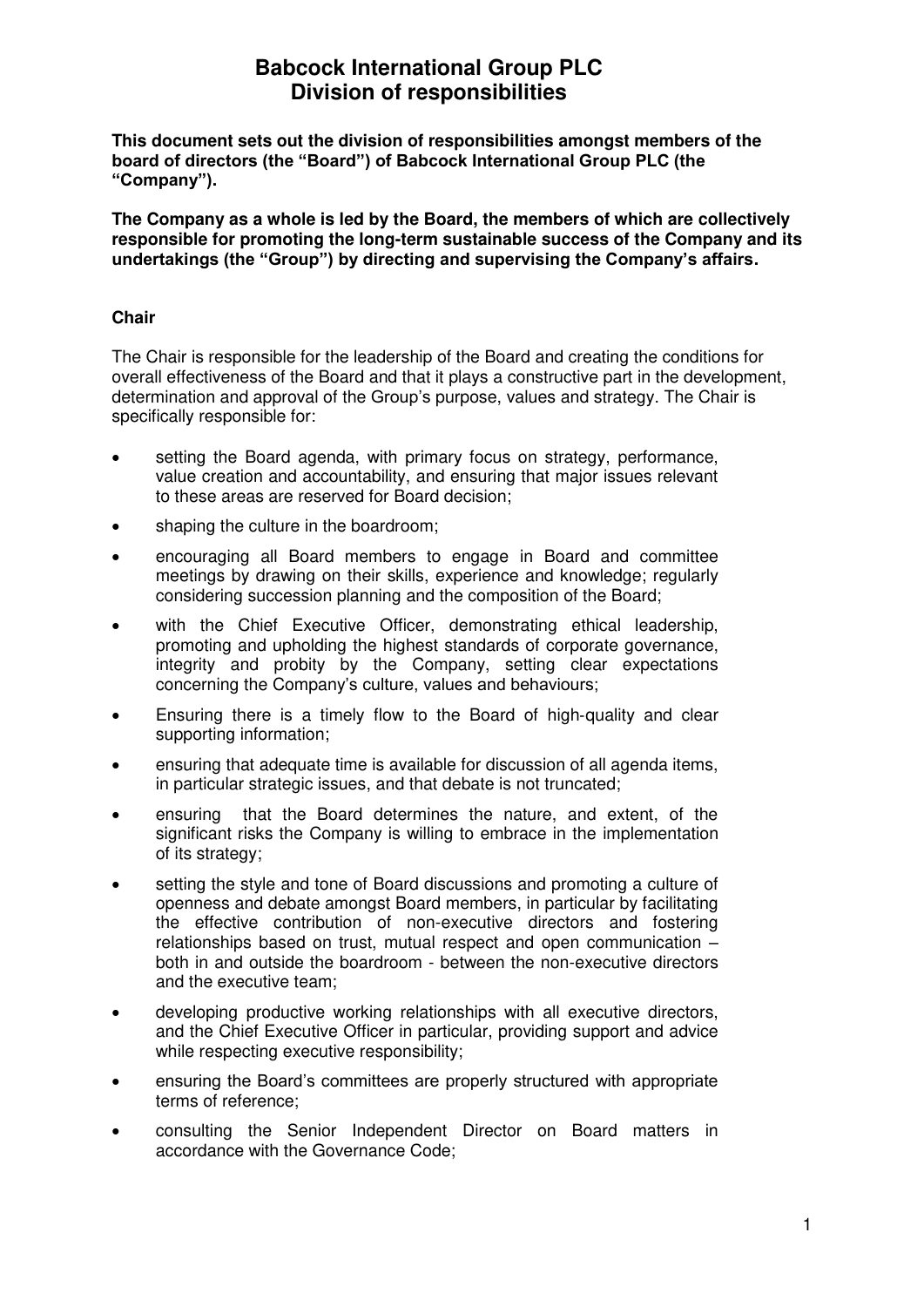- taking the lead on issues of director development, including through induction programmes for new directors and regular reviews with all directors, ensuring all directors continually update their skills, knowledge and familiarity with the Company to fulfil their role both on the Board and committees;
- leading an annual evaluation of the performance of the Board, committees and of individual directors, with the support from the Senior Independent Director as appropriate, and acting on the results of that evaluation;
- considering having regular externally facilitated board evaluations;
- ensuring that the Board listens to the views of shareholders, the workforce, customers and other key stakeholders; and
- the performance of such other duties as may from time to time be assigned or delegated to the Chair by the Board.

#### **Chief Executive Officer**

The Chief Executive Officer is responsible for:

- overseeing the day-to-day operation and management of the Group's businesses and affairs;
- with the support of other executive directors, demonstrating and communicating to the Group's employees the expectations of the Board as to the Company's ethical culture, values and behaviours, promoting and upholding the highest standards of corporate governance, integrity and probity;
- providing, or ensuring the provision of, regular reports to the Board on the operation of the Group's businesses and of reports of significant matters and developments affecting the Group;
- maintaining a regular dialogue with major shareholders and the analyst community;
- formulating proposals to the Board for the strategic development of the Group;
- the implementation of Group strategy as approved by the Board;
- formulating annual budgets for Board approval;
- overseeing the application of Group policies and governance procedures, including its policies as regards health and safety and environmental matters;
- maintaining a dialogue with the Chair on the important and strategic issues facing the Group, and proposing Board agenda which reflect these;
- maintaining an effective framework for internal controls and risk and ensure that the Group risk profile is reviewed periodically;
- giving input to the Chair on matters concerning Board composition, particularly in regard to the diversity of the Board;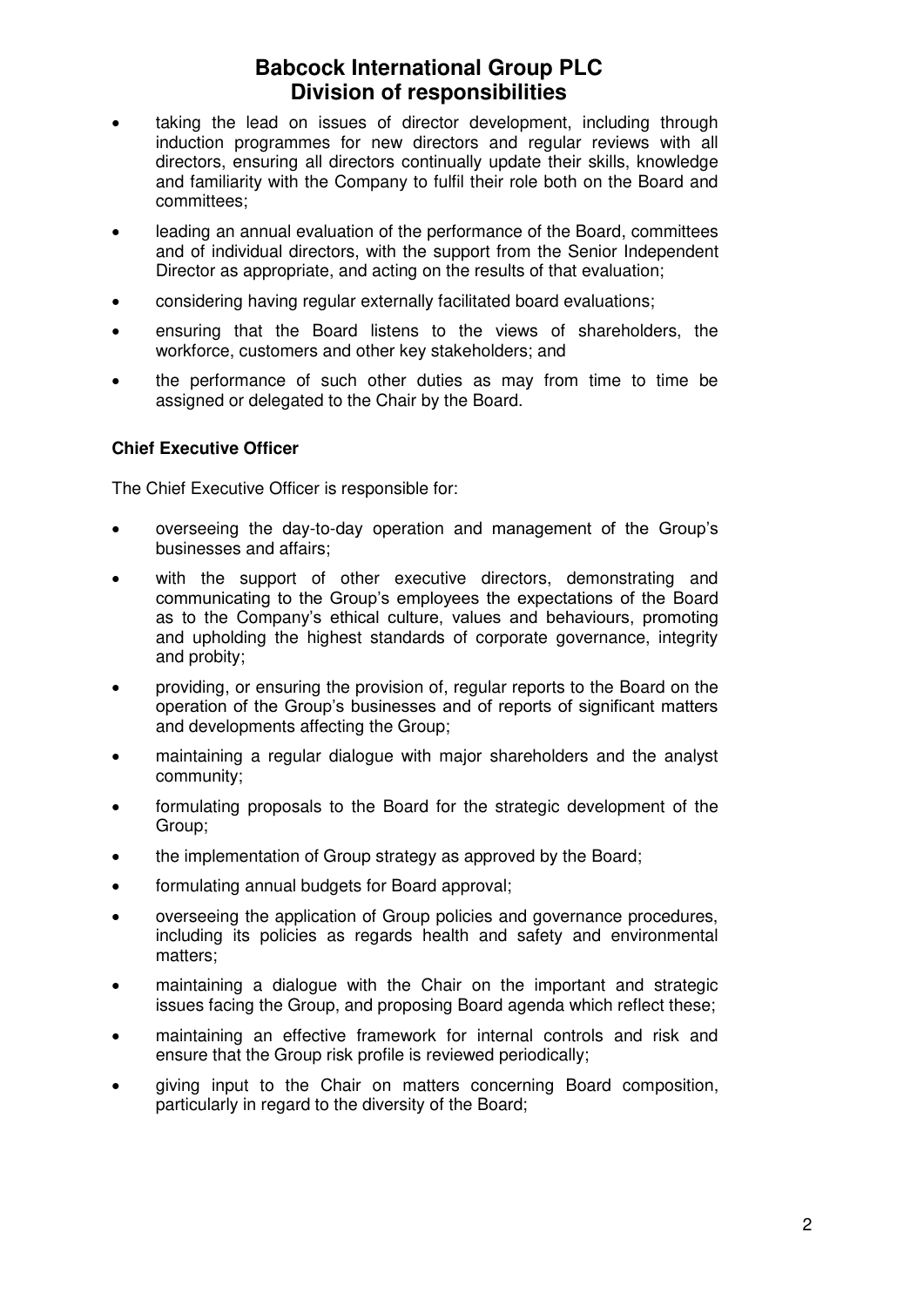- reviewing the performance of the executive team, allocating responsibilities to individuals and making recommendations to the Remuneration Committee regarding individual pay and long-term performance incentives;
- reviewing non-executive director fees, together with the Chair;
- ensuring necessary management skills and financial and human resources are available to the Group, including succession planning (for approval by the Board or Nominations Committee where applicable); and
- performing such other duties as may from time to time be assigned or delegated to the Chief Executive Officer by the Board.

#### **Senior Independent Director**

The Senior Independent Director's role is to:

- act as a sounding Board for the Chair, providing support in the delivery of his or her objectives; and to act as intermediary for the other directors if necessary;
- be available to shareholders including representative bodies if they have concerns which contact through the normal channels of Chair, Chief Executive Officer or Group Finance Director has failed to resolve or where that contact would not be appropriate;
- develop a balanced understanding of the issues and concerns of major shareholders;
- be ready to take responsibility, working closely with the Nominations Committee, for an orderly succession of Chair if needed;
- to support the Chair with the annual Board evaluation; and
- be ready to intervene and work with the Chair and other directors and/or shareholders as appropriate in order to maintain Board and Company stability should circumstances arise that give rise to stresses in the proper functioning of the Board; for example if:
	- there is a dispute between the Chair and the Chief Executive Officer;
	- shareholders or non-executive directors have expressed concerns that are not being addressed by the Chair or the Chief Executive Officer;
	- the strategy being followed by the Chair and the Chief Executive Officer does not have the support of the entire Board;
	- decisions are being made by the Chair and the Chief Executive Officer without the required approval of the full Board; or
	- succession planning is not being addressed; and
- lead a meeting of the non-executive directors without the Chair present at least annually to appraise the Chair's performance (taking into account also the views of the executive directors) and on such other occasions as are deemed appropriate.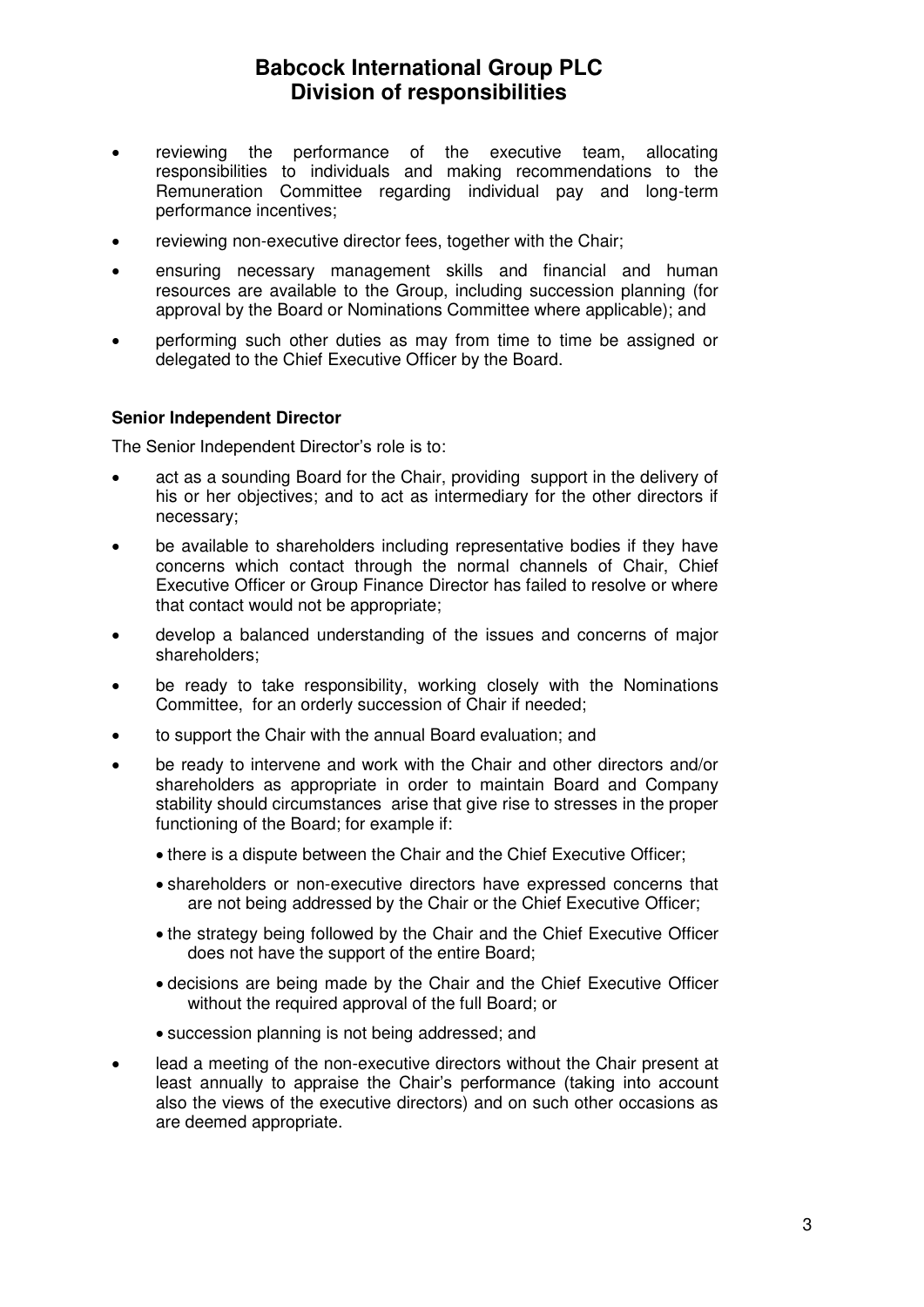#### **Non-Executive Director**

The Non-Executive Director's role is to:

- support and constructively challenge the executive team and contribute to the development of the Company's strategy;
- scrutinise the performance of management in meeting agreed goals and objectives;
- monitor the reporting of performance:
- contribute to Board discussions on the nature and extent of the risk it is willing to take to achieve its strategic objectives;
- undertake a structured induction programme, and to regularly refresh and update their skills, knowledge and understanding of the business.;
- satisfy themselves of the integrity of financial information;
- ensure financial controls and systems of risk management are robust and defensible;
- determine appropriate levels of remuneration of executive directors;
- play a primary role in appointing and where necessary, removing executive directors and succession planning;
- attend scheduled meetings if requested by major shareholders and to keep informed of shareholder views; and
- meet at least annually, led by the Senior Independent Director, without the Chair present, to appraise the performance of the Chair, taking into accounts the views of the executive directors

#### **Designated Non-Executive Director**

The Designated Non-Executive Director's role is to:

- gauge the views and feedback of the workforce on a regular basis and bring it to the attention of the Board;
- ensure the views of the workforce are taken into account in Board decision-making, particularly when they are making decisions that could affect the workforce; and
- ensure the Board take appropriate steps to evaluate the impact of any proposals that influence the experiences of the workforce and consider what steps should be taken to mitigate any adverse impact.